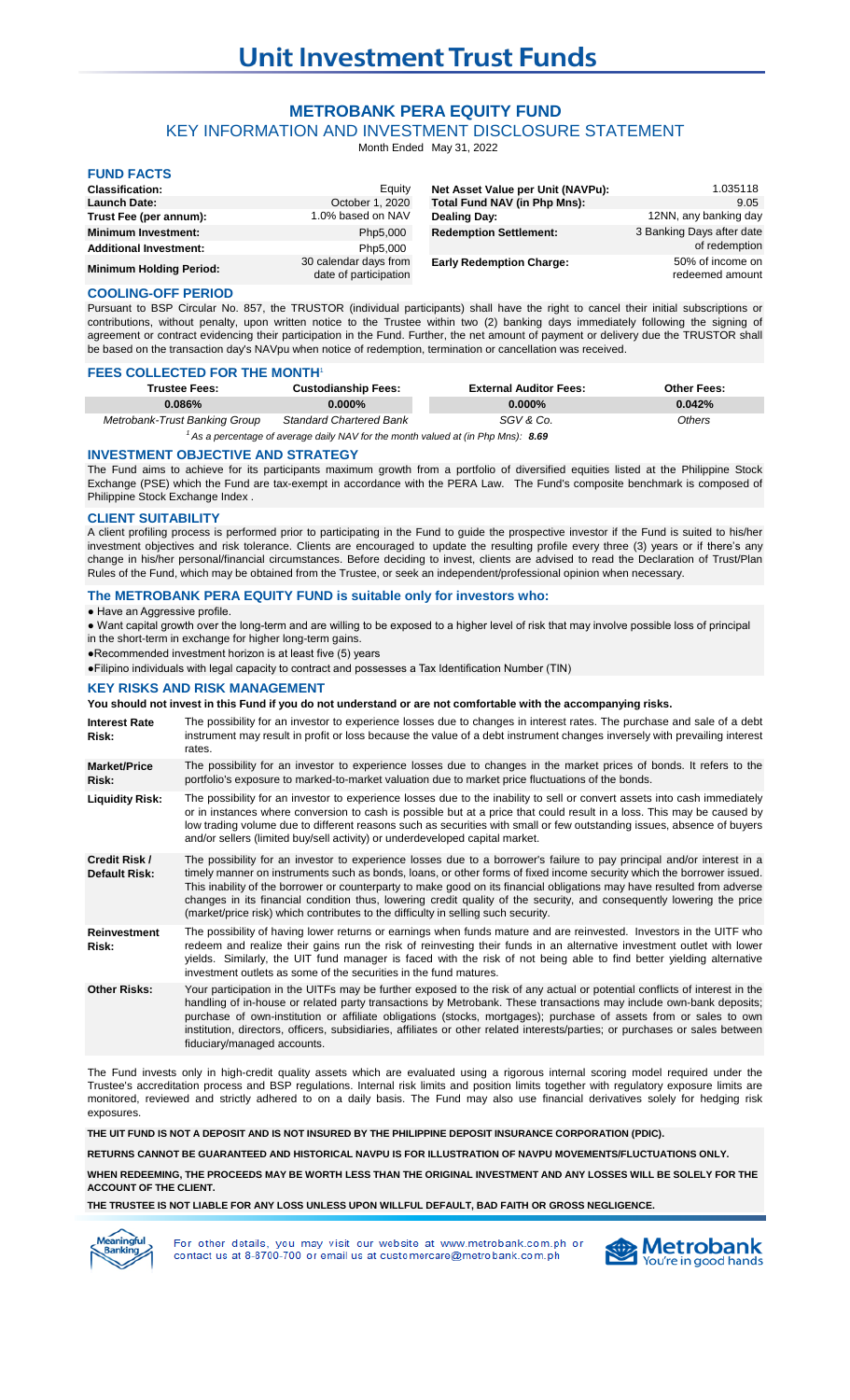# **FUND PERFORMANCE AND STATISTICS as of May 31, 2022**

*(Purely for reference purposes and is not a guarantee of future results)*



### **NAVPu GRAPH NAVPu OVER THE PAST 12 MONTHS**

Highest

1.129867

| Lowest                                                   | 0.944853 |
|----------------------------------------------------------|----------|
|                                                          |          |
| <b>STATISTICS<sup>1</sup></b>                            |          |
| <b>Weighted Average Duration</b><br>$(in \text{ years})$ | N/A      |
| Volatility, Past 1 Year (in %) <sup>2</sup>              | 16.63%   |
| Sharpe Ratio <sup>3</sup>                                | 0.13     |
| Information Ratio <sup>4</sup>                           | 1.01     |

*<sup>1</sup>Volatility, Sharpe Ratio and Information Ratio metrics is computed based on available data in past 1 month.*

*<sup>2</sup>Volatility measures the degree to which the Fund fluctuates vis-à-vis its average return over a period of time. The lower the number, the more stable the Fund's return is relative to its average return over time. Starting December 2017, computation is based on the annualized standard deviation of monthly returns.* 

*<sup>3</sup>Sharpe Ratio is used to characterize how well the return of a Fund compensates the investor for the level of risk taken. The higher the number, the better.*

*4 Information Ratio measures reward-to-risk efficiency of the portfolio relative to the benchmark. The higher the number, the higher the reward per unit of risk.*

## **CUMULATIVE PERFORMANCE**

|                  | <b>Month</b> | 3 Months  | 6 Months   | Year   | 3 Years | 5 Years | <b>Since</b> |
|------------------|--------------|-----------|------------|--------|---------|---------|--------------|
|                  |              |           |            |        |         |         | Inception    |
| <b>Fund</b>      | $0.962\%$    | $-6.378%$ | $-4.422\%$ | 3.235% | N/A     | N/A     | 3.512%       |
| <b>Benchmark</b> | 0.645%       | $-8.303%$ | $-2.481%$  | 2.205% | N/A     | N/A     | 13.958%      |

## **PORTFOLIO COMPOSITION TOP 10 HOLDINGS**

| <b>Allocation</b>                                              | % of Fund | <b>Name</b> | % of Fund |
|----------------------------------------------------------------|-----------|-------------|-----------|
| Equities                                                       | 98.97%    | 1. SM       | 13.17%    |
| <b>Time Deposits</b>                                           | 1.41%     | 2. SMPH     | 10.27%    |
| Cash                                                           | $-0.71%$  | 3. BDO      | 7.22%     |
| Other Receivables - Net of Liabilities <sup>5</sup>            | 0.32%     | 4. ICT      | 6.23%     |
| $5$ Includes accrued income from investments, receivables from |           | 5. ALI      | 6.05%     |
| brokers/counterparties and unpaid expenses.                    |           | 6. BPI      | 5.51%     |
|                                                                |           | 7. AC       | 4.93%     |

| <b>Sector Holdings</b> |        |
|------------------------|--------|
| Holdings               | 31.47% |
| Properties             | 18.28% |
| Financials             | 17.52% |
| <b>Services</b>        | 16.88% |
| Industrials            | 15.85% |

## **RELATED PARTY TRANSACTIONS**

| <b>Related Party</b> | <b>Transaction</b>            | <b>Market Value</b><br>(in Php Mns) |
|----------------------|-------------------------------|-------------------------------------|
| <b>MBTC</b>          | <b>Time Deposit Placement</b> | 0.13                                |
| <b>MBTC</b>          | <b>Shares of Stock</b>        | 0.32                                |
| <b>GT Capital</b>    | <b>Shares of Stock</b>        | 0.12                                |
| <b>MPI</b>           | <b>Shares of Stock</b>        | 0.12                                |
|                      |                               |                                     |

*Investments in the said outlets were approved by the Trust Committee. Likewise, all related party transactions are conducted on an arm's length and best execution basis and within established limits.*

# **PERA Administrator Information**

In compliance with PERA Law, the PERA products may only be sold through an accredited PERA Administrator. For any concerns, you may contact the PERA Administrator through the following:

### **ATRAM Trust Corporation (ATC)** Website: https://pera.seedbox.ph/

Email: pera.support@seedbox.ph



For other details, you may visit our website at www.metrobank.com.ph or contact us at 8-8700-700 or email us at customercare@metrobank.com.ph



| Allocation                                                                                                    | % of Fund | <b>Name</b>   | % of Fund |
|---------------------------------------------------------------------------------------------------------------|-----------|---------------|-----------|
| Equities                                                                                                      | 98.97%    | 1. SM         | 13.17%    |
| <b>Time Deposits</b>                                                                                          | 1.41%     | 2. SMPH       | 10.27%    |
| Cash                                                                                                          | $-0.71%$  | 3. <b>BDO</b> | 7.22%     |
| Other Receivables - Net of Liabilities <sup>5</sup>                                                           | 0.32%     | 4. ICT        | 6.23%     |
| $5$ Includes accrued income from investments, receivables from<br>brokers/counterparties and unpaid expenses. |           | 5. ALI        | 6.05%     |
|                                                                                                               |           | 6. BPI        | 5.51%     |
|                                                                                                               |           | 7. AC         | 4.93%     |
|                                                                                                               |           | 8. TEL        | 4.72%     |
| <b>Sector Holdings</b>                                                                                        |           | 9. JGS        | 4.52%     |
| Holdings                                                                                                      | 31.47%    | 10. AEV       | 3.86%     |
|                                                                                                               |           |               |           |